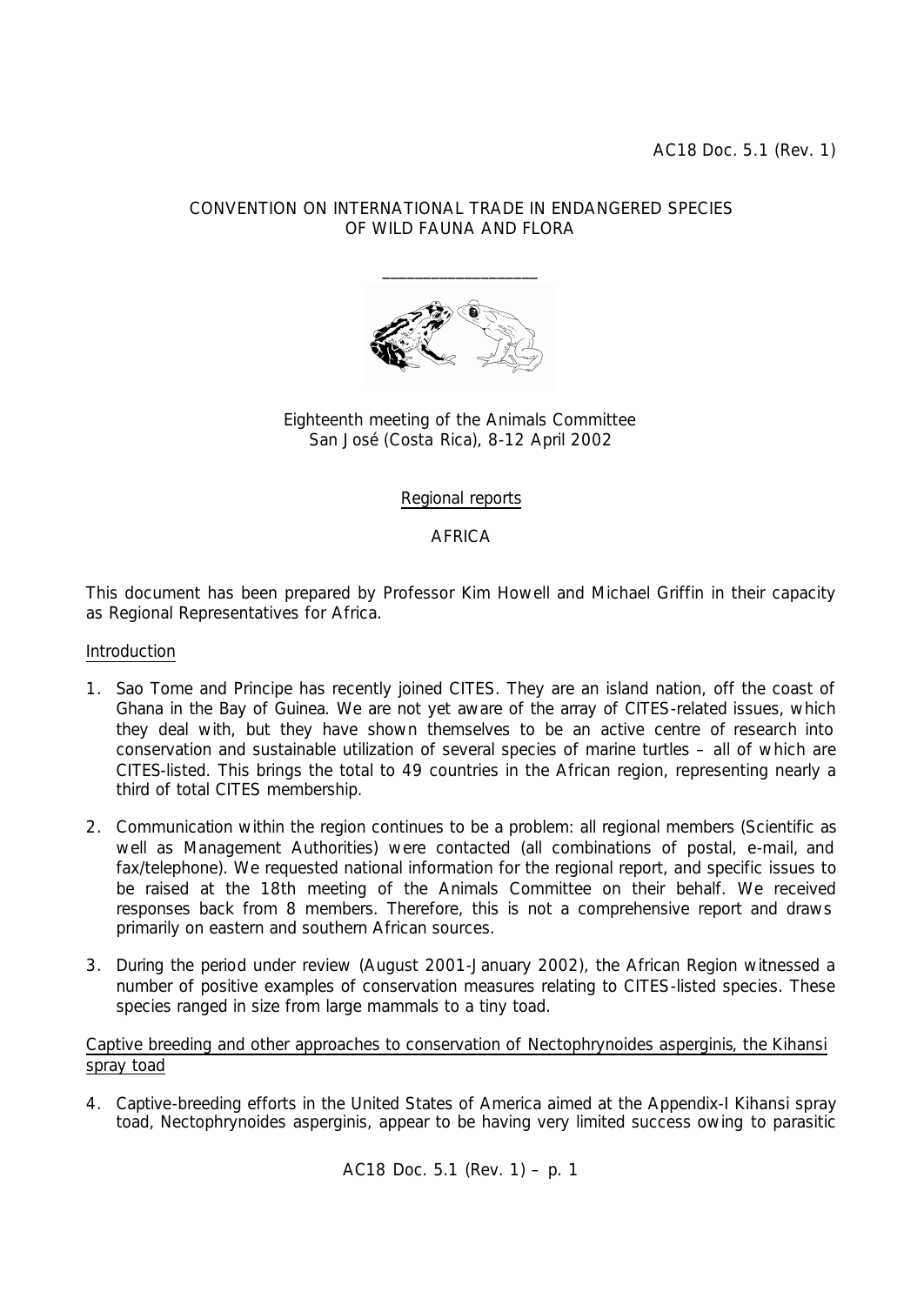infections and most recent reports indicate that very few F2 individuals have resulted from this programme. To our knowledge, this is the only Appendix-I species of African amphibian, which is being bred in captivity. The toad is restricted to a tiny area of spray associated with a waterfall, which has had its flow greatly decreased by the construction and operation of a hydropower dam. The long-term effectiveness and practicality of *in situ* conservation efforts, which rely largely on a system of artificial sprinklers, has not yet been adequately assessed. In the mean time, efforts continue to locate suitable habitats in the region for reintroduction.

Environmental impact assessment and CITES

5. An example of a regional initiative which may assist in raising awareness of CITES issues and in taking these into account as part of the development process is the founding of the East African Association of Impact Assessment. K. Howell attended the meeting of founders in Nairobi. Once this association has become fully registered, it will provide a useful forum for sensitizing all stakeholders in the Environmental Impact Assessment to CITES issues.

## **Meetings**

6. A number of meetings, which discussed CITES-related issues, were held in the region. Of particular note were a number of informal regional strategy workshops designed to gain consensus and support on proposals (some controversial) for the CoP in November. Another example is an FAO–sponsored conference on Sharks in the southern African region in October – where the commercial fishing industry and government regulating bodies were sensitized to shark-conservation issues.

#### Coelacanth discovered in Kenya

7. Relevant news from the eastern region was the discovery of a coelacanth, *Latimeria* spp., in Kenyan marine waters. This raises the likelihood that this Appendix-I species, previously known only from southern African waters and the Comoros and vicinity, may also be found along the eastern African coast as well – suggesting this taxon may have a much more robust population than previously thought.

## New order of insect

- 8. A new order of Insecta is being described from Namibia. The last new order of insect was described in 1957. Although this is a joyous occasion for the CBD, the practical ramifications have Namibian conservationists worried; due to uncontrolled over-collecting, new species are sometimes collected to extinction even before the primary literature is published. Insect market-collecting is already a problem in the region, so the infrastructure is already in place to exploit this new form. Although the new animal is not charismatic (resembles a cricket), the demand for specimens of a new order are expected to be unusually high. Current national legislation is weak in this regard.
- 9. Unfortunately, a number of problems continue to persist in the region which make management and conservation efforts extremely difficult.

## Continuing civil unrest and military activity

10. Continuing unrest and military activity in the Democratic Republic of the Congo (DRC) has affected key species such as the gorilla, *Gorilla gorilla*, the African elephant, *Loxodonta* 

AC18 Doc. 5.1 (Rev. 1) – p. 2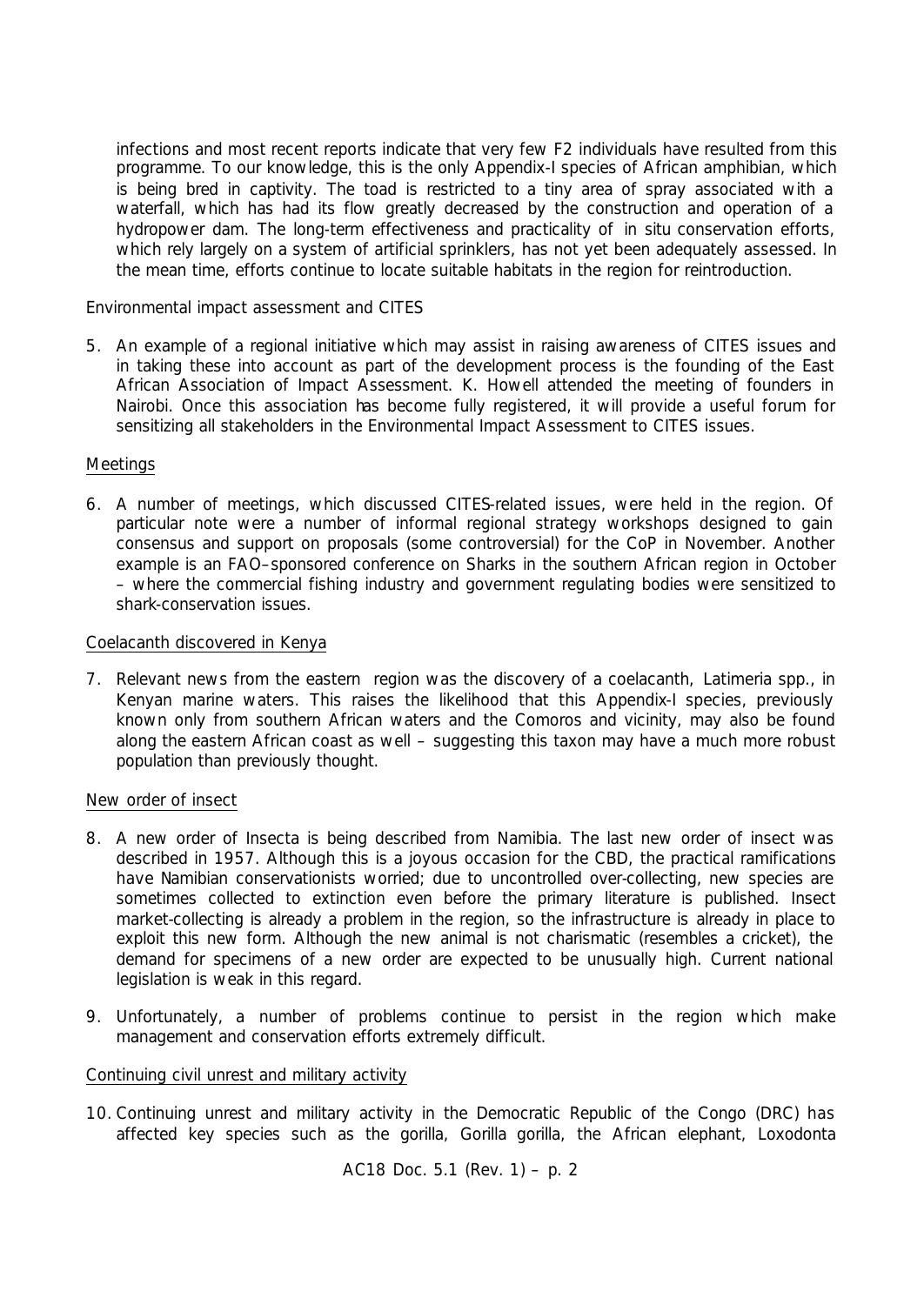*africana*, and a rhinoceros, *Ceratotherium simum cottoni*. A United Nations report called for the need for an assessment to be made of the effects of military activity on wildlife in the DRC. Such disturbances are also ongoing in other countries in Africa, and until these cease, the socio-economic conditions and stability necessary for law enforcement and governance, and thus adherence to regional and international legal instruments such as CITES, will not be met.

- 11. Civil unrest in Nigeria has led to the cancellation (twice) of a CMS-organized follow-up workshop on African-Atlantic marine turtles. This workshop is now scheduled for Nairobi, later this year.
- 12. Reduced hostilities in Angola should improve the prospect of enlisting this country as a CITES member; this would be a beneficial move for the region as the current unstable situation there fosters an uncontrolled wildlife trade, including trade in CITES–listed species, and not all of Angolan origin.

#### Issues relating to elephants and ivory

13. ETIS, the Elephant Trade Information System, continues to operate, although only three African countries – Cameroon, Egypt and Namibia – have submitted official data. Overall, the region is failing to respond adequately to both the reporting of seizures and feedback from ETIS country reports. This is especially worrying for countries with significant elephant populations, ongoing ivory seizures and accumulating stockpiles, which may themselves serve as sources of illegal ivory.

| Month         | Location of<br>seizure                                                                          | Agency<br>responsible           | Description                                                                 | Origin                    | Destination                                  | Arrests                         |
|---------------|-------------------------------------------------------------------------------------------------|---------------------------------|-----------------------------------------------------------------------------|---------------------------|----------------------------------------------|---------------------------------|
| April<br>2001 | Gatwick<br>Airport,<br>United<br>Kingdom                                                        | Customs<br><b>CITES</b><br>Team | 445 kg raw ivory                                                            | Kenya                     | China                                        | One<br>Chinese<br>national      |
| April<br>2001 | Los Angeles<br>International<br>Airport and<br>Hollywood,<br><b>United States</b><br>of America | Customs                         | 480 pieces of ivory<br>(117 kg) including 38<br>tusks                       | Nigeria                   | United<br>States of<br>America               | Two men<br>charged              |
| June<br>2001  | <b>Zaventem</b><br>Airport,<br>Belgium                                                          | Customs<br>Anti-Drugs<br>Team   | 45 unworked and 29<br>worked tusks and<br>405 ivory items (total<br>150 kg) | Mali                      | China                                        | Fifteen<br>Chinese<br>nationals |
| June<br>2001  | Djibouti-ville,<br>Djibouti                                                                     | <b>MHUEAT</b><br>and police     | 16 elephant ivory<br>pieces,                                                | Neighbouring<br>countries | Mostly sold<br>to non-<br><b>Djiboutians</b> |                                 |

Some recent examples of incidences of illegal ivory trade involving the Africa region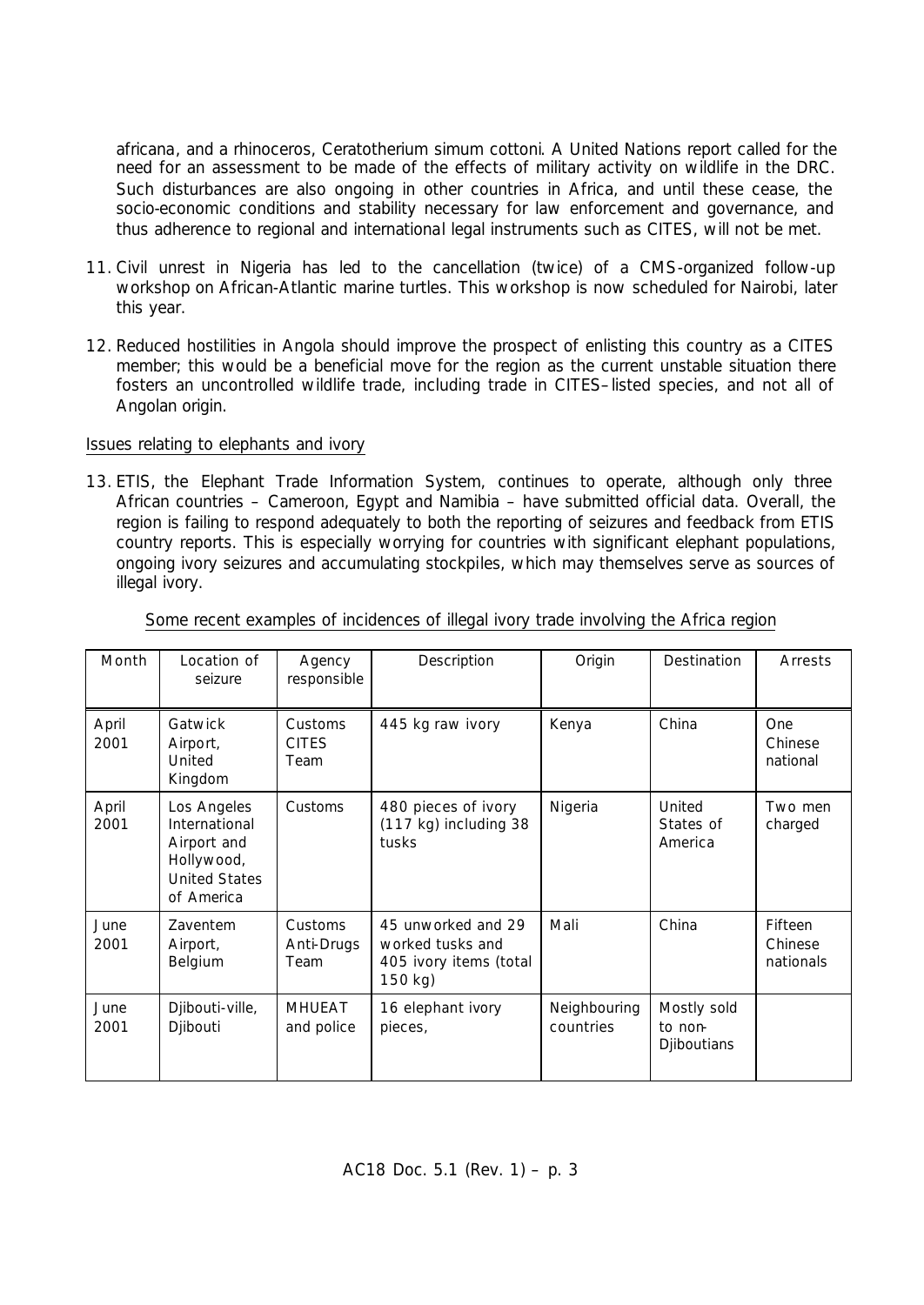| Month           | Location of<br>seizure                                       | Agency<br>responsible | Description                                         | Origin                  | Destination                    | Arrests                        |
|-----------------|--------------------------------------------------------------|-----------------------|-----------------------------------------------------|-------------------------|--------------------------------|--------------------------------|
| August<br>2001  | JF Kennedy<br>Airport,<br><b>United States</b><br>of America |                       | 57 ivory carvings                                   | Abidjan,<br>Ivory Coast | United<br>States of<br>America | One Ivory<br>Coast<br>national |
| October<br>2001 | Schiphol<br>Airport, The<br><b>Netherlands</b>               | Dutch<br>Customs      | Ivory necklace,<br>bracelet and two<br>worked tusks |                         |                                |                                |
| January<br>2002 | Dar es<br>Salaam,<br>United<br>Republic of<br>Tanzania       | Police                | 1,255 tusks weighing<br>some 3,000kg                |                         |                                | Two<br>Tanzanians              |

14. MIKE (Monitoring the Illegal Killing of Elephants) is operational at differing levels of efficiency and commitment within the region. Although there has been a series of (successful) regional training workshops, national implementation of MIKE still ranges from total non-compliance to serious commitment. In the southern region for instance, Botswana is functioning very well; however, a specific complaint raised by Botswana is extremely valid; although they have been particularly diligent in submitting reports, they have had no feedback from the regional coordinator. This is an important point, as these programmes will only function when participants are kept fully informed, updated and encouraged on a continuous basis.

## Rhinoceros conservation

- 15. Four black rhinoceroses, *Diceros bicornis*, were sent from South Africa to a highly protected site within Mkomazi Game Reserve in the United Republic of Tanzania as part of a long-term breeding project. This took place with financial aid from outside nature conservation groups. White rhinoceroses, *Ceratotherium simum*, were also moved to Uganda to repopulate areas in which they had been poached.
- 16. In November 2001, four black rhinoceros carcasses were discovered in Kenya, the first known rhino poaching inside a National Park in Kenya in eight years. Three rhino horns were seized from two suspects by Kenyan authorities, and the rhino horns are undergoing DNA testing in attempts to determine their origin.
- 17. Under the correct conditions, rhino reproduce well and there is now a regular supply of "excess" animals available for restocking previously poached-out areas. Namibian conservation areas, for instance are producing a regular supply and they are being distributed to other wildlife agencies in the subregion, as well as to private game reserves under a custodianship programme. The se reintroduction schemes generally work well, but often seem to ignore principles of genetic integrity, especially in regards to cross-border transfers – a subject of greater interest to the CBD.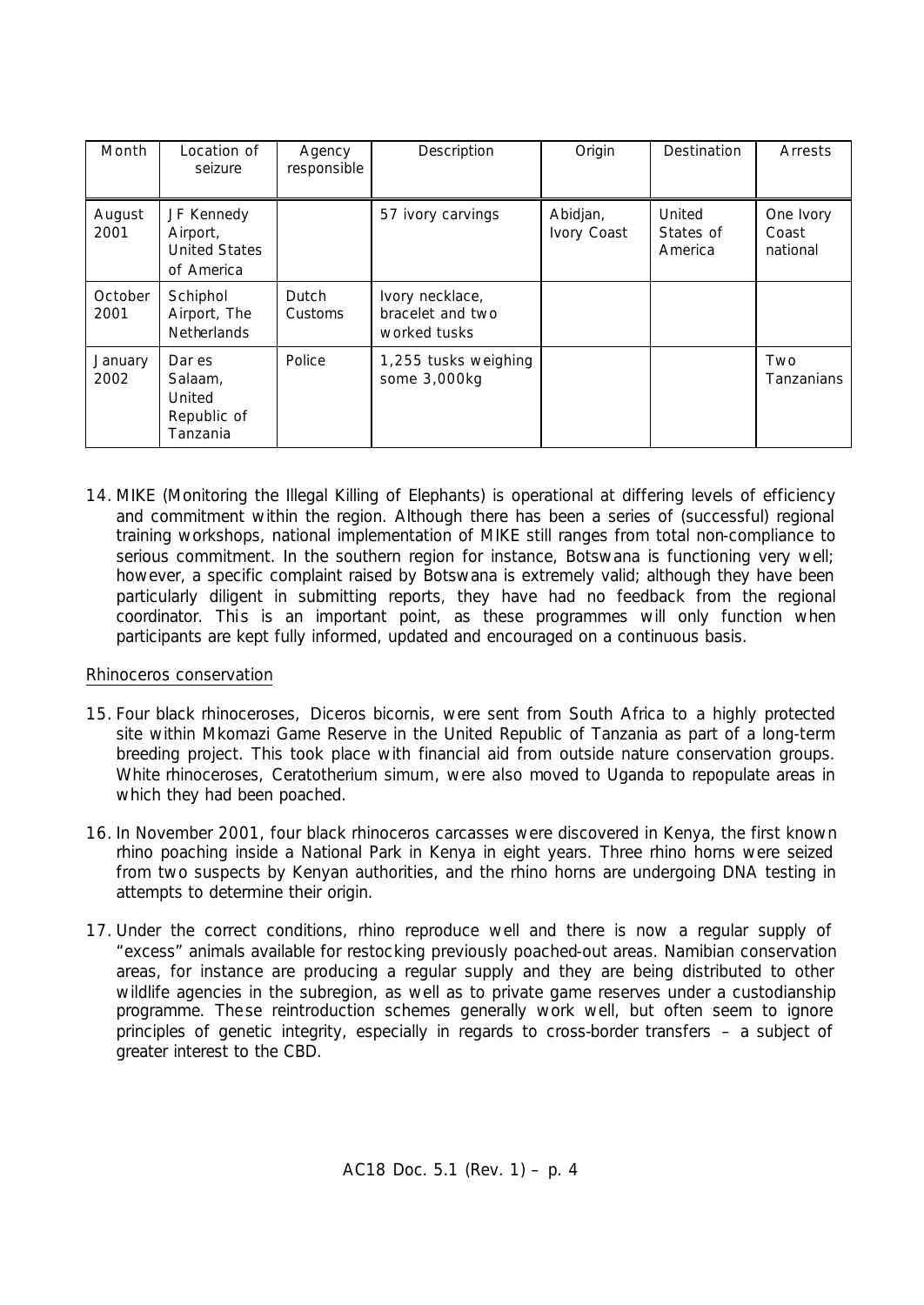## Live reptile and amphibian trade

18. There are indications that legal and illegal trade in reptiles and amphibians is on the increase in the region, including Angola (a non-Party), the Comoros, DRC, Madagascar, Mali, Mozambique, South Africa, Togo and Uganda,. This is something that needs to be looked at more closely and for many countries in the region, it is closely related to the general issue of quota setting. For countries which do not yet have such systems in place, a range of criteria including survey data and more intuitive-type assessments (such as local knowledge) need to be used within an agreed quota-setting framework that includes regular monitoring, annual reviews, and stakeholders' participation and input. It is important that quotas are based on biology and are not simply bureaucratic decisions. The United Republic of Tanzania is one example where trade applications go through a stringent matrix of authorities, and where quotas are set by consensus.

## Madagascar is a special case

- 19. This nation has been identified for the test case for the Country-Based Significant Trade Review Process. Although this is universally acknowledged as a positive step, and choice, it would appear that current trade for the exotic pet market is entirely out of control. Regional observers request a fast-track approach as it is felt that delays may result in a very impoverished fauna within the very near future. Madagascan authorities are currently considering a moratorium on all CITES exports until the situation is assessed and brought under control and this initiative is to be congratulated. A report addressed to the Animals Committee by John Behler in early 2002 raised concern over ongoing problems with the trade in endangered tortoises in Madagascar. He also reported that the liver of tortoises was used to produce a pâté for export to East Asia.
- 20. Within the same area, the Republic of Seychelles is concerned about a local trade in Hawksbill turtle, and a market in Asia has been identified.
- 21. 113 angulated tortoises, *Chersina angulata* (CITES Appendix II), were seized by Cape Nature Conservation Authorities (Capetown, South Africa), and two Slovak nationals were charged and heavily fined. The animals were to be shipped to eastern Europe, where they allegedly obtain CITES certificates and then enter the European trade. South Africa in increasingly associated with both regional and global legal and illegal wildlife trade.
- 22. Tunisia appears to have been the destination for a shipment of Horsfield's tortoises, *Testudo horsfieldii* (CITES Appendix II), found in the suitcase of a passenger from the Russian Federation at Heathrow Airport, United Kingdom, in March 2000.

## Issues relating to the handling of confiscated specimens

23. An incident highlighting the need for CITES signatories to be aware of the many complex issues relating to the handling of confiscated animals involved the reported killing by drowning in a chemical vat of a chimpanzee, *Pan troglodytes*, and a baby gorilla, *Gorilla gorilla*, by Egyptian authorities. These animals were seized in Cairo after being imported by a Nigerian. It is not clear whether the smuggler was prosecuted, nor how the animals were allowed on the aircraft, which transported them without, valid CITES documentation. This is a clear case where local authorities in both countries mishandled the issue, but CITES received bad publicity in the subsequent outcry.